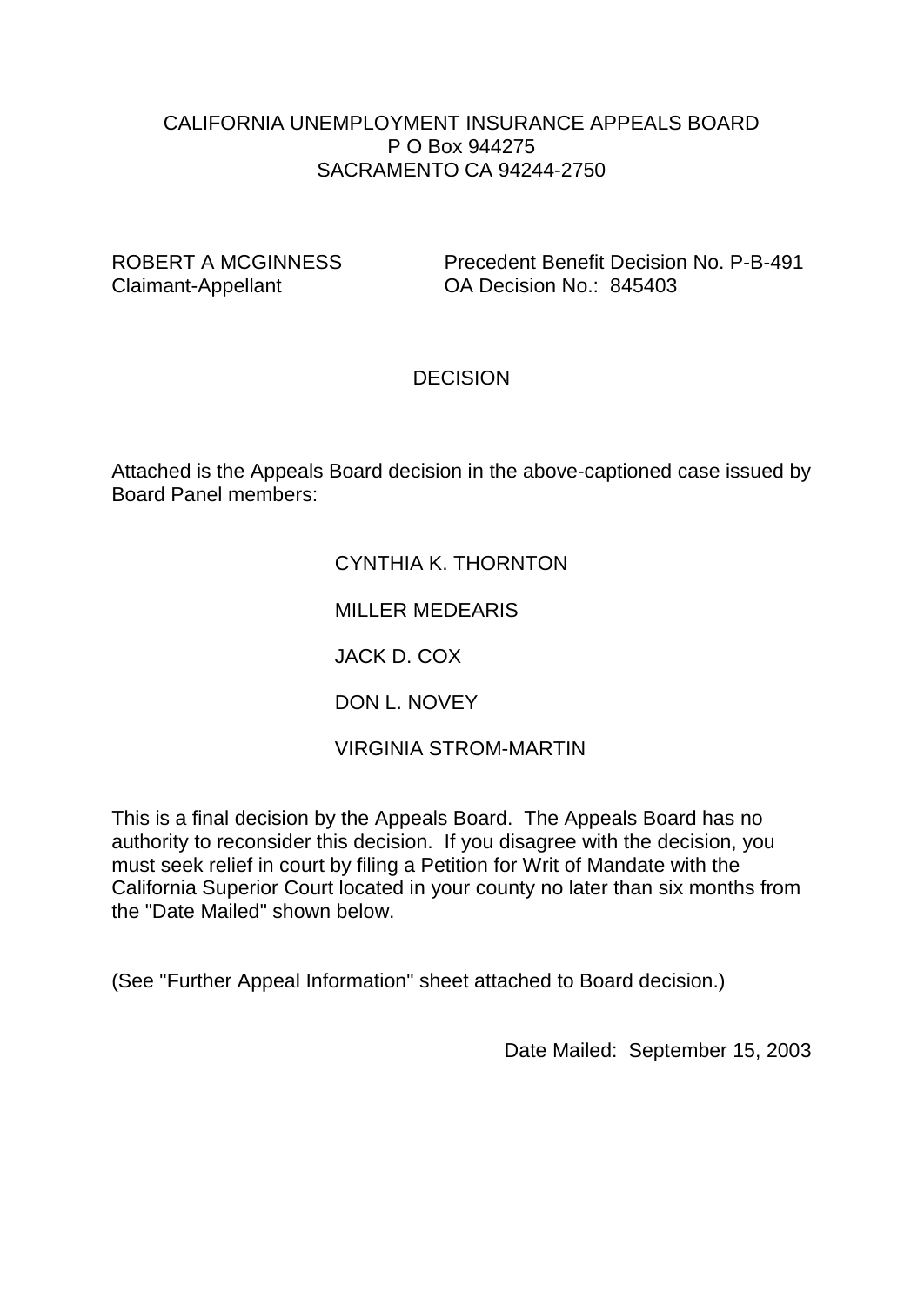Case No.: AO-66433 Claimant: ROBERT A McGINNESS

The claimant appealed from that portion of the decision of an administrative law judge that held the claimant was ineligible for unemployment insurance benefits under section 1253(a) of the Unemployment Insurance Code for the two-week period beginning April 14, 2002, based upon a finding that the claimant did not have good cause to backdate his claim, and therefore, had not complied with the timely filing requirements of the Employment Development Department's (EDD) regulations.

# STATEMENT OF FACTS

The claimant was most recently employed as a film producer until April 12, 2002, at which time he was laid off. The claimant did not file for unemployment insurance benefits at that time. He filed a claim with an effective date of July 28, 2002, after learning he might be eligible for benefits. The claimant had never previously filed for unemployment insurance benefits. On August 21, 2002, the claimant requested that his claim be backdated to April 14, 2002 through the effective date of his claim.

The claimant generally worked as a freelance film producer and did not belong to a union. As a freelance film producer the claimant normally worked as an independent contractor and when a job was over, he found another contract. During his last assignment, he was placed on a long-term film project where he worked as an employee. He was laid off when the project was over. He then proceeded to look for other job contracts as was his custom.

Approximately three and a half months after being laid off, the claimant spoke with the director of operations of the payroll company for the employer, who informed him he was entitled to unemployment insurance benefits. The claimant was shocked as, although he knew he was designated as an employee, the possibility of receiving benefits never crossed his mind. With the exception of working for one company for seven years, the claimant had always been a freelance producer.

When the claimant asked why he was not advised sooner of his right to file for unemployment insurance benefits, the director of operations said it was not their responsibility as they are a payroll company and only issue checks on behalf of the employer.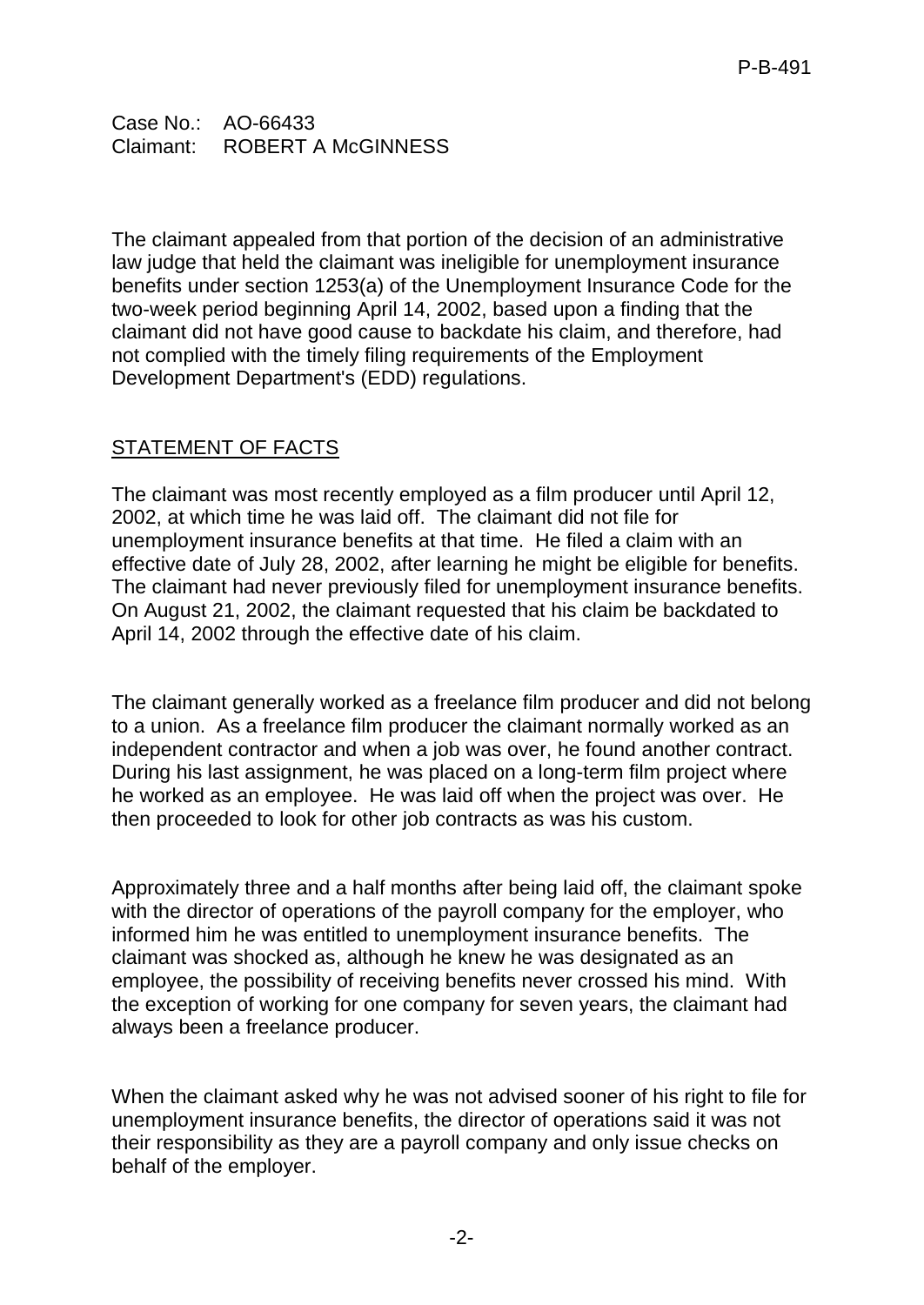The employer never provided the claimant with a pamphlet from the EDD which informs employees of the Department's unemployment and disability insurance programs. Nor did the employer post any notification regarding employee rights to benefits in a break room or in the claimant's office.

The pertinent pamphlet is entitled, *For Your Benefit, California's Programs for the Unemployed* (DE 2320, dated 8-00). Relevant information in the pamphlet that could have alerted the claimant to file a claim includes at page 5, "Unemployment Insurance (UI) is an insurance program that is paid for by your employer. It provides you with an income when you are out of work through no fault of your own". It further specifies those workers not covered by unemployment insurance, specifically stating at page 12, "The following groups of workers are not normally covered by Unemployment Insurance:

- Minor children employed by their parents
- Parents employed by their children
- Husbands and wives employed by each other
- Certain state-licensed salespersons paid only commissions
- Caddies and jockeys
- Persons enrolled and regularly attending classes at the school or educational institution where employed.
- A student's spouse who is working for an educational institution in an employment program provided for the purpose of financially aiding the student.

**If you do not know whether you are covered, do not waive your rights. Call EDD**." (Emphasis added.) Film producers are not among the groups of excluded workers.

The EDD denied the claimant's request to backdate his initial claim for benefits and issued a determination finding him ineligible for benefits for the period of April 14, 2002 and ending April 27, 2002. It is unknown why the determination does not cover the period April 28, 2002 through July 27, 2002 as well.

It is found that the delay resulted, in part, from the employer's failure to provide the claimant with notice of his unemployment benefit rights.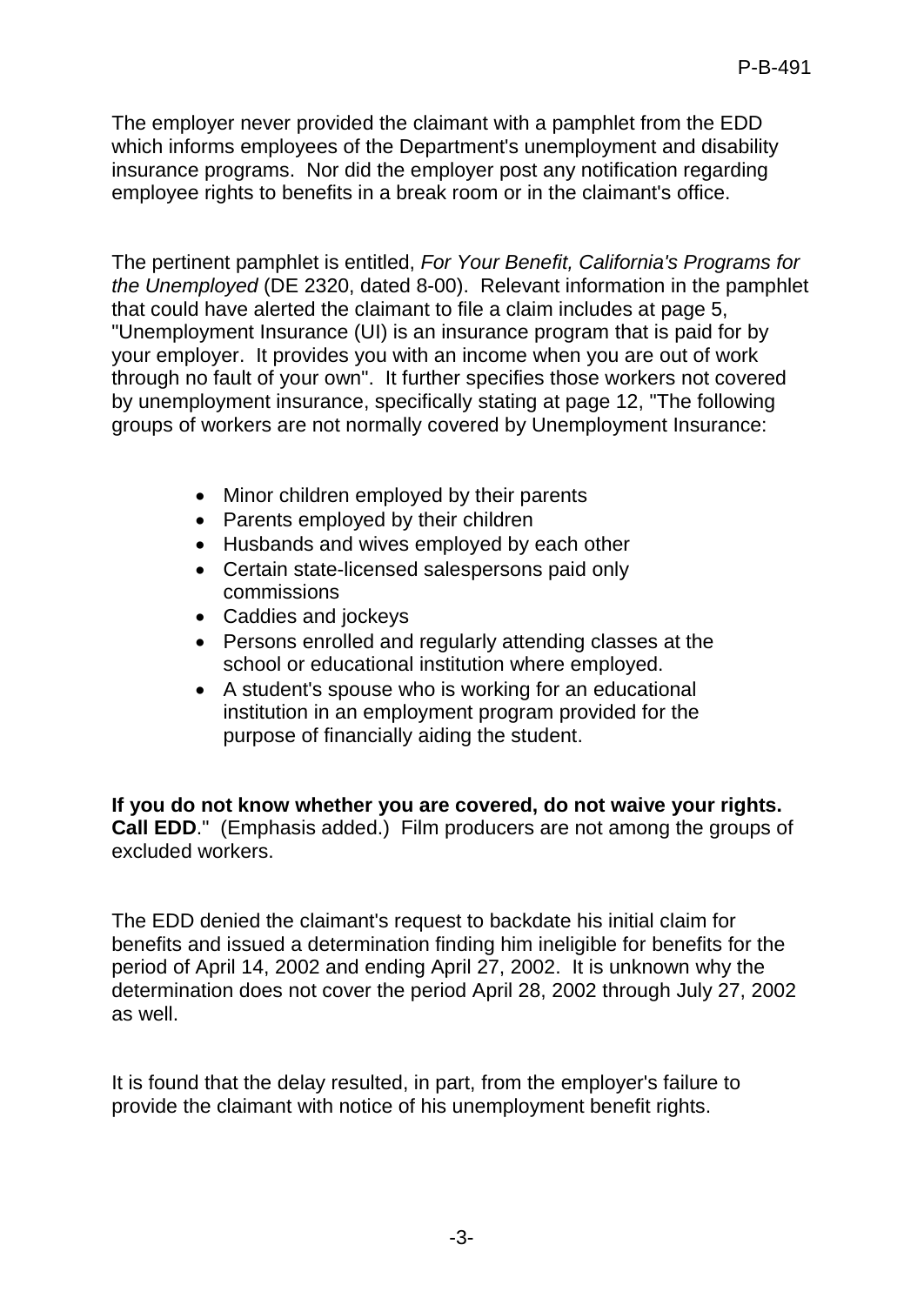# REASONS FOR DECISION

The present case presents the question whether good cause for the delay in filing for unemployment benefits under code section 1253(a) can be based, at least in part, on the employer's failure to advise the claimant of his unemployment benefit rights.

Unemployment Insurance Code section 1253(a) provides that an unemployed individual is eligible for unemployment compensation benefits with respect to any week only if the individual files a claim for that week in accordance with authorized regulations.

We begin by examining Unemployment Insurance Code Section 1253(a) in light of the overriding legislative objective as set forth in Unemployment Insurance Code Section 100 of establishing "a system of unemployment insurance providing benefits for persons unemployed through no fault of their own, and to reduce involuntary unemployment and the suffering caused thereby to a minimum."

The provisions of the Unemployment Insurance Code must be liberally construed to further the legislative objective of reducing the hardship of unemployment and that the procedures for obtaining benefits are geared to informality. (*Gibson v. Unemployment Ins. Appeals Bd*., (1973) 9 Cal.3d 494, 509 P.2d 945; *California Emp. Com*. *v. Kovacevich* (1946) 27 Cal.2d 546, 549; 165 P.2d 917; *Flores v. Unemployment Ins. Appeals Bd*. (1973) 30 Cal.App.3d 681, 684; 106 Cal.Rptr. 543; *Cal. Portland Cement Co*. *v. Cal Unemp. Ins. Appeals Board* (1960) 178 CalApp.2d 263, 270.)

The authorized regulations referred to in section 1253(a) of the Code are set forth in the California Code of Regulations, title 22.

A new claim means an application for the establishment of a benefit year and a computation of the maximum benefits payable and the weekly rate. (Cal. Code Regs., tit. 22, §1326-2, subd. (a).)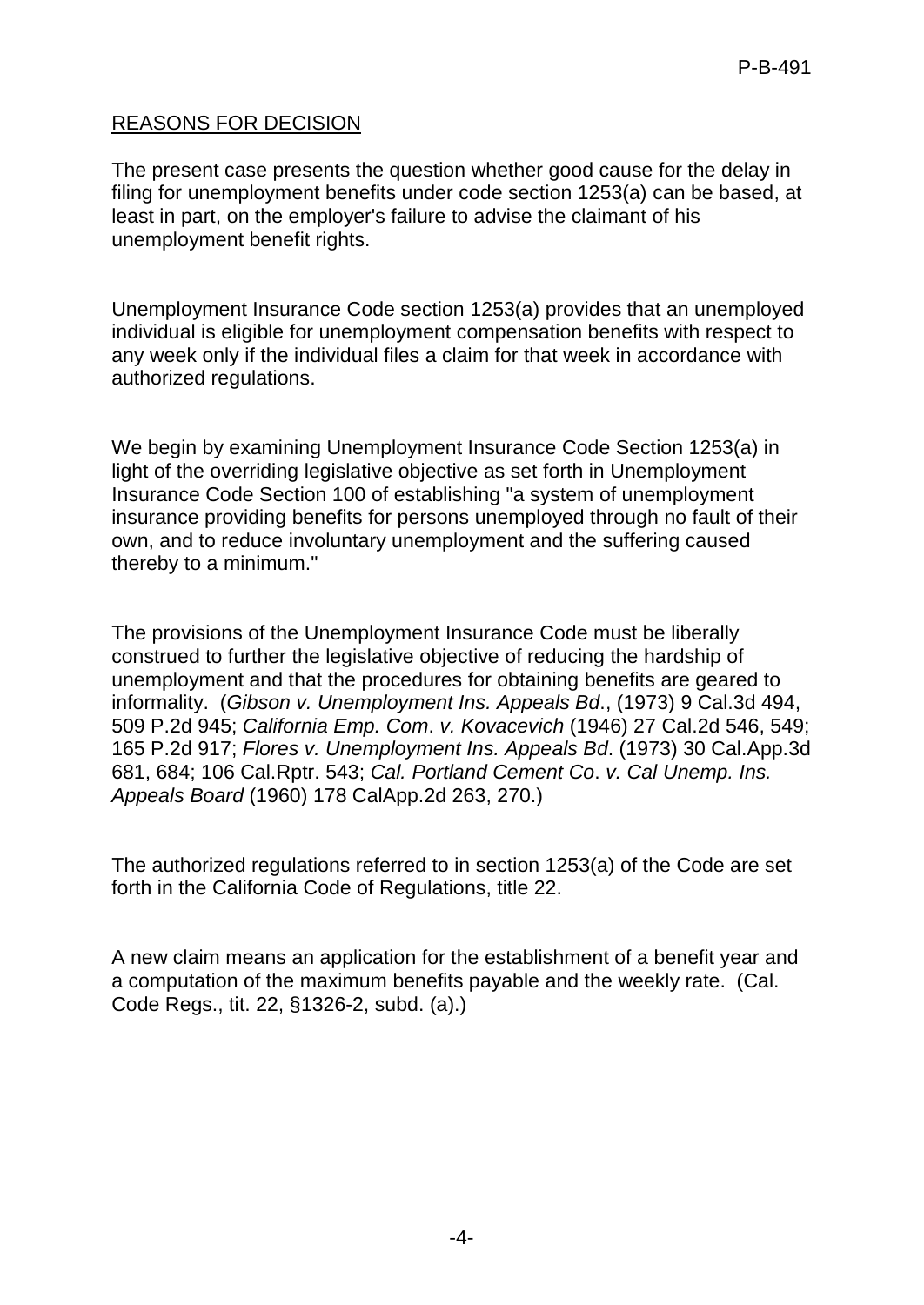A new, additional or reopened claim is effective on the Sunday preceding the day on which it was filed. (Cal. Code Regs., tit. 22, §1253-2.)

The period for filing a new, additional, reopened, continued, or partial claim may be extended if good cause exists for the delay in filing. (Cal. Code Regs., tit. 22, §1326-10, subd. (a).)

Good cause includes mistake, inadvertence, surprise, or excusable neglect. However, "good cause" does not include negligence, carelessness, or procrastination, in the absence of circumstances excusing these causes for delay. (Cal. Code Regs., tit. 22, §1326-10 subd. (a)(7).)

Excusable neglect, as used in a similar statute, has been defined as that neglect which might have been the act of a reasonably prudent person under the same circumstances (*GiIlio v. Campbell* (1953) 114 Cal.App.2d Supp. 853), and does not embrace carelessness and negligence (*Doyle v. Rice Ranch Oil Co*. (1938) 28 Cal.App.2d 18).

The relevant regulation provides that good cause "include[s], but [is] not limited to" the examples illustrated herein. (Cal. Codes Regs., tit. 22, §1326-10, subd. (a).)

The concept of good cause calls for a factual exposition of a reasonable ground for the sought order. Good cause may be equated to a good reason for a party's failure to perform that specific requirement from which the party seeks to be excused. (*United States Postal Service v. Unemployment Ins. Appeals Bd*. (1976) 63 Cal.App.3d 506, 134 Cal.Rptr. 19; *County of Santa Clara v. Beverlee Myers* (1983) 148 Cal.App.3d 684; 196 Cal.Rptr. 230; *Waters v. Superior Court* (1962) 58 Cal.2d 885, 893; 27 Cal.Rptr. 153, 377 P.2d 265).

The question is whether good cause existed for the claimant's three-and-a-half month delay in filing his initial unemployment insurance claim.

Unemployment Insurance Code section 1089 provides: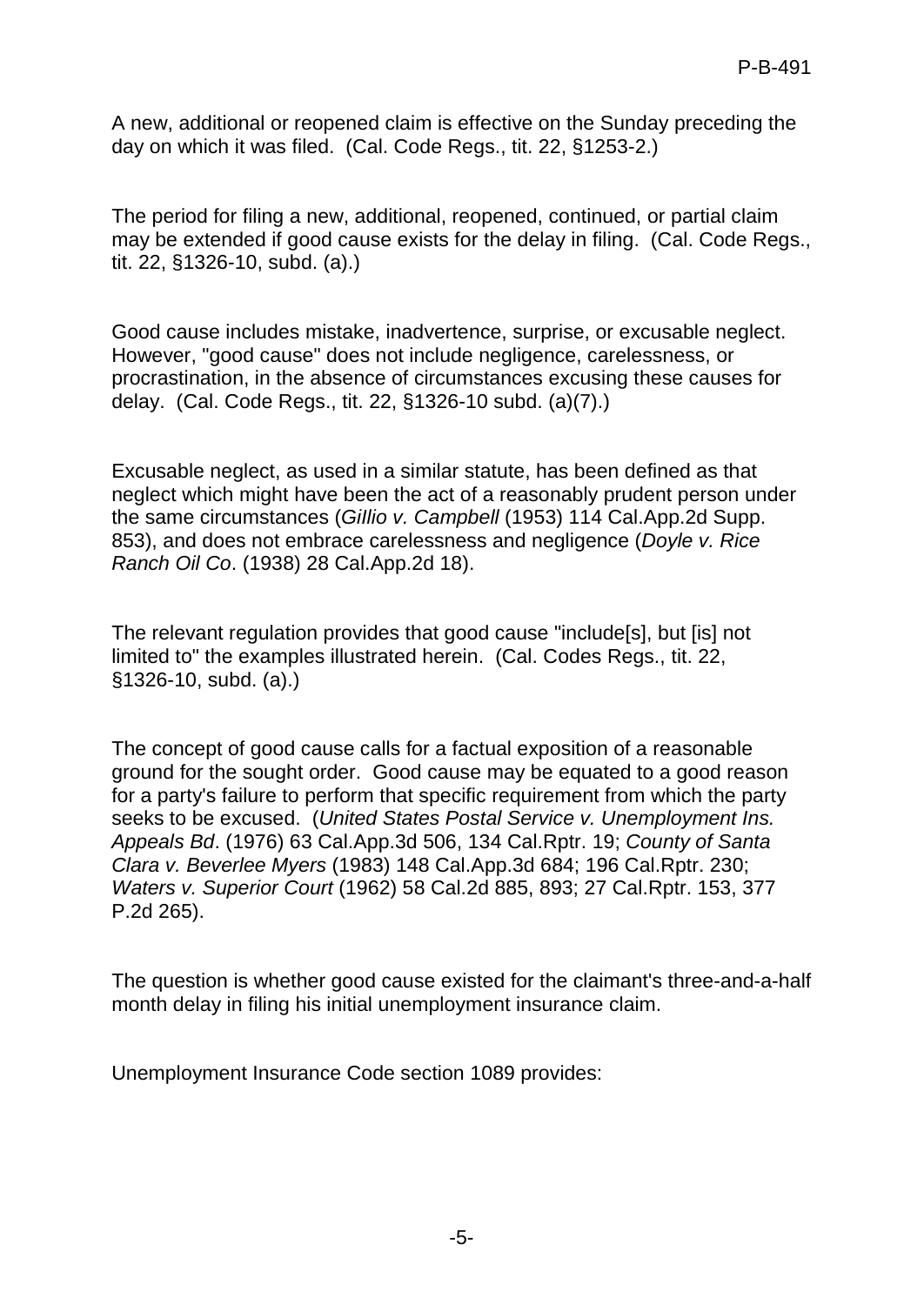"Each employer shall post and maintain in places readily accessible to individuals in his service such printed statements concerning benefit rights and other matters as may be prescribed by authorized regulations. Each employer shall, pursuant to authorized regulations, supply each individual at the time he becomes unemployed with copies of printed statement or materials relating to claims for benefits. Each employer shall immediately notify each employee of any change in his relationship with said employer. Failure to comply with this section by an employer shall constitute a misdemeanor. Such printed statements shall be supplied by the director to each employer without cost to him."

California Code of Regulations, title 22, section 1089-1, subdivision (c), specifies the pertinent requirements that each employer shall maintain in places readily accessible to all employees relevant forms pertaining to the unemployment insurance and disability programs.

California Code of Regulations, title 22, section 1089-1, subdivisions (d)(1) and (2) state in relevant part:

"(d) When an employer discharges, lays off, or places an employee on leave of absence, the employer shall give to the employee the following notices:

- (1) Written notice of his or her unemployment insurance benefit rights by providing the pamphlet identified in subdivision (b)(3) of this section. The notice of unemployment insurance benefit rights shall be given no later than the effective date of the action;
- (2) Written notice regarding the change in the employee's status. The notice of change of status shall be given no later than the effective date of the action and shall contain at a minimum:
	- (A) The name of the employer;
	- (B) The name of the employee;
	- (C) The social security account number of the employee;
	- (D) Whether the action was a discharge, a layoff, a leave of absence, or a change in status from employee to independent contractor; and
	- (E) The date of the action." (Emphasis added.)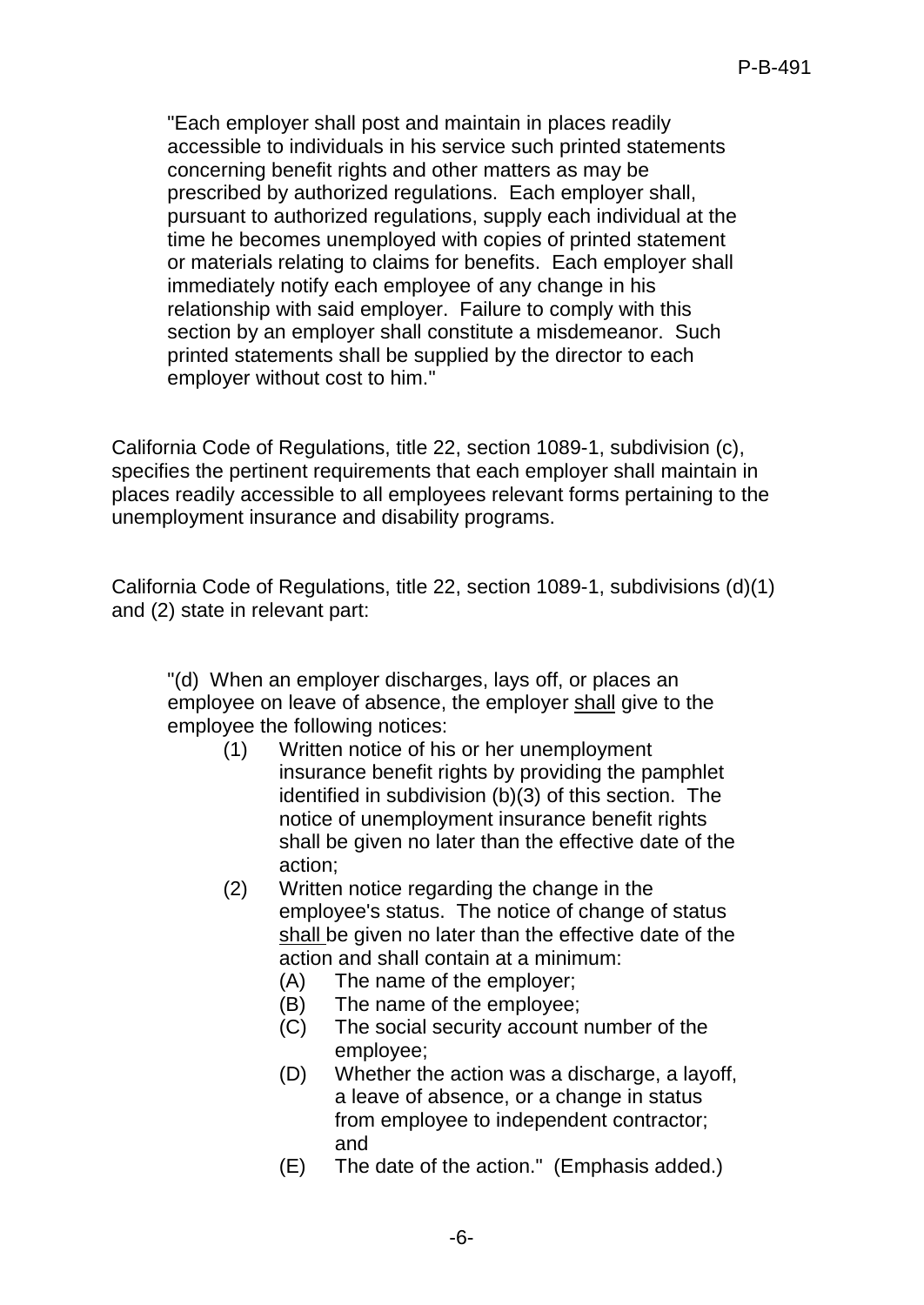The above regulations became operative on November 8, 1993 after the issuance of *Wang v. Unemployment Insurance Appeals Board* (1990) 225 Cal.App.3d 412, 275 Cal.Rptr. 237. In *Wang*, the court held that the employer's failure to advise the discharged employee regarding the right to file for unemployment benefits did not provide good cause for permitting the discharged employee to backdate a claim for benefits.

The court's conclusion was based, in part, on the fact that the EDD had not adopted any regulations implementing Unemployment Insurance Code Section 1089. However, the decision also construed the effect of an existing regulation, California Code of Regulations, title 22, section 1326-10. The court stated at page 419:

"Although California Code of Reagulations [sic], title 22, section 1326-10, subsection (a), broadly defines good cause for delay, and an employee's unawareness of his or her benefit rights may support good cause for a *reasonable* delay in filing an initial claim, good cause cannot be based on a employer's failure to discharge a nonexistent duty to advise an employee in this regard...." (Emphasis in original.)

After the court decided the *Wang* case in 1990, the EDD, as stated above, issued the relevant regulations (Cal. Code Regs., tit. 22 §1089-1 et seq.).

Because the EDD issued regulations in 1993 we find the conclusion reached in the *Wang* case, in regard to the effect of the failure of an employer to provide information pursuant to Unemployment Insurance Code Section 1089, is no longer controlling. However, in conclusion the Court of Appeals stated at page 419, that "An unemployed individual's lack of awareness of the right to file for unemployment benefits, for any number of reasons, may provide good cause for allowing a delayed claim for benefits. (Cal. Code Regs., tit. 22, §1326-10, subd. (a).)."

Since 1993, employers have been under a mandatory duty to inform an employee, following a discharge, layoff, or employer-mandated leave of absence, of his or her unemployment insurance benefit rights. The employer must give the employee the appropriate EDD pamphlet not later than the effective date of action.